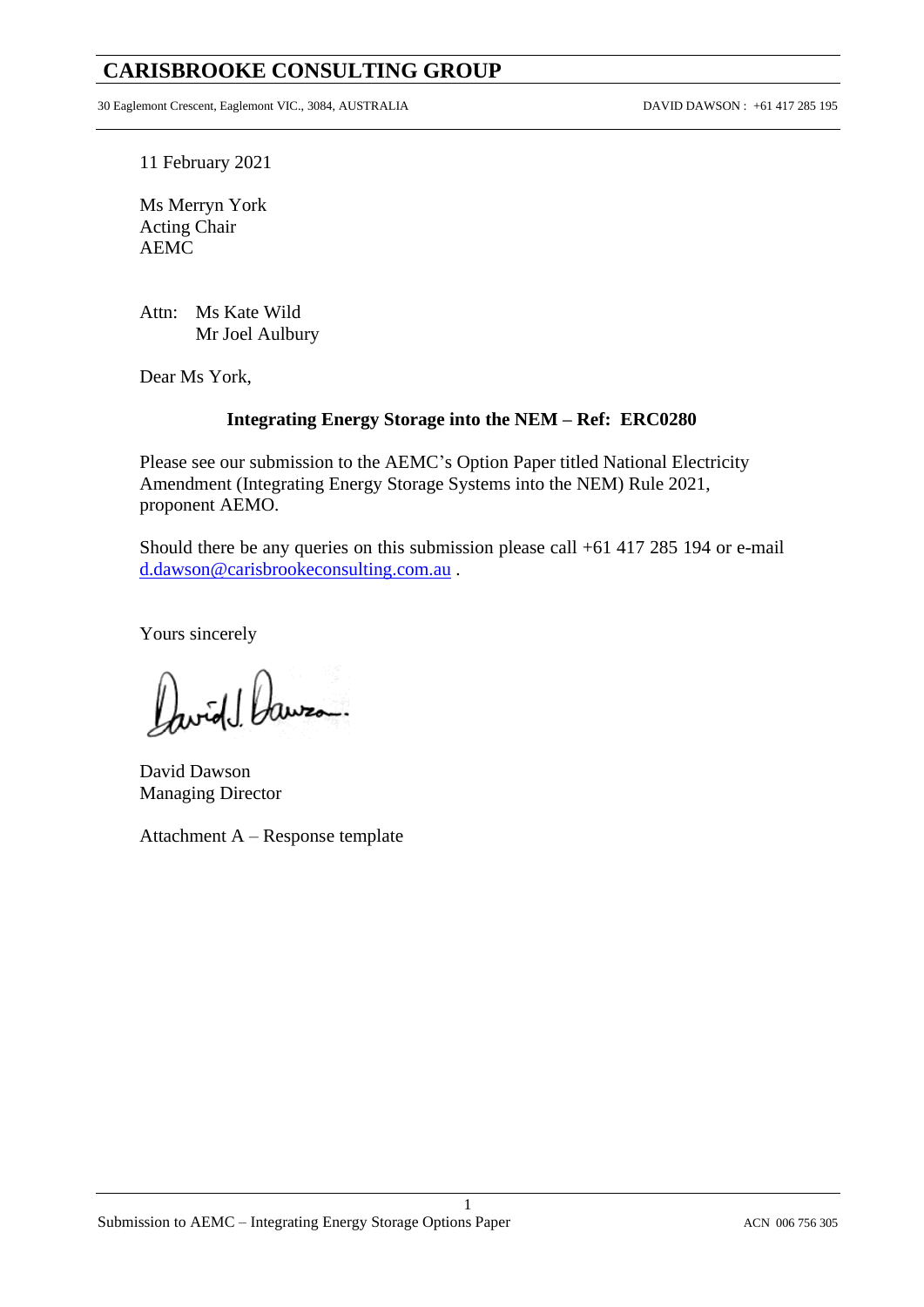

## **Integrating storage – options paper: stakeholder feedback template**

The template below has been developed to assist stakeholders in providing their feedback on the questions posed in this paper and any other issues that they would like to provide feedback on. The AEMC encourages stakeholders to use this template to assist it to consider the views expressed by stakeholders on each issue. Stakeholders should not feel obliged to answer each question, but rather address those issues of particular interest or concern. Further context for the questions can be found in the consultation paper.

Organisation: Carisbrooke Consulting Group Contact name: David Dawson, Managing Director Contact details (email / phone): 0417 285 194, [d.dawson@carisbrookeconsulting.com.au](mailto:d.dawson@carisbrookeconsulting.com.au)

| <b>Questions</b>                                    |                                                                                                                                                                                                                                                                                                                               | <b>Feedback</b>                                                                                                                                                                                                                                                                                                                                                                                                                                                                                                                                                                                                                                                                                                                                                                                                                                                                                                                                                                                                                                                                                                                                                                                                                                                                                                                                                                                                                                                                                                                   |  |
|-----------------------------------------------------|-------------------------------------------------------------------------------------------------------------------------------------------------------------------------------------------------------------------------------------------------------------------------------------------------------------------------------|-----------------------------------------------------------------------------------------------------------------------------------------------------------------------------------------------------------------------------------------------------------------------------------------------------------------------------------------------------------------------------------------------------------------------------------------------------------------------------------------------------------------------------------------------------------------------------------------------------------------------------------------------------------------------------------------------------------------------------------------------------------------------------------------------------------------------------------------------------------------------------------------------------------------------------------------------------------------------------------------------------------------------------------------------------------------------------------------------------------------------------------------------------------------------------------------------------------------------------------------------------------------------------------------------------------------------------------------------------------------------------------------------------------------------------------------------------------------------------------------------------------------------------------|--|
|                                                     | Chapter 1 - Registration and participation framework                                                                                                                                                                                                                                                                          |                                                                                                                                                                                                                                                                                                                                                                                                                                                                                                                                                                                                                                                                                                                                                                                                                                                                                                                                                                                                                                                                                                                                                                                                                                                                                                                                                                                                                                                                                                                                   |  |
| Question 1: Registration and classification (p. 17) |                                                                                                                                                                                                                                                                                                                               |                                                                                                                                                                                                                                                                                                                                                                                                                                                                                                                                                                                                                                                                                                                                                                                                                                                                                                                                                                                                                                                                                                                                                                                                                                                                                                                                                                                                                                                                                                                                   |  |
|                                                     | Is introducing a new participant category, an<br>Integrated Resource Provider (option 4), to<br>better facilitate entry and participation of<br>storage and hybrid facility, more preferable<br>than modifying existing participant categories<br>(option 3)? Are either option 3 or 4 more<br>preferable to options 1 and 2? | Option 1: Current arrangements - Not supported for storage and/or hybrid facilities. This is<br>predominantly for reasons of a doubling or more of administrative overhead, bidding clash<br>issues between load and generation each 5 minute market interval & resulting potential market<br>penalties, having to meet 2 GPS models one for generation & one for load so connection costs<br>are higher, and therefore not advancing competition and therefore not advancing the NEO.<br>Option 2: AEMO's BDRP proposal - Second Preference for storage and/or hybrid facilities.<br>Main disadvantage is it does not assist the development of service provision at a connection<br>point, which is how AEMO defines the GPS and controls the dispatch of services into the<br>network. It does not advance the regulatory framework far enough, when fast advances are<br>desperately needed to support renewable integration.<br>Option 3: Simplify Existing Registration proposal - Not supported for storage and/or hybrid<br>facilities. This does not go far enough to remove barriers to entry for new service provision by<br>storage and/or hybrid facilities, and does not assist business model development and new<br>investment. The NEM needs new services to maintain stability, strength, inertia, reliability and<br>other emerging services. Obligations set at connection point does not assist uniformity or<br>standardisation of service definitions across the NEM and hence not assist the emergence of |  |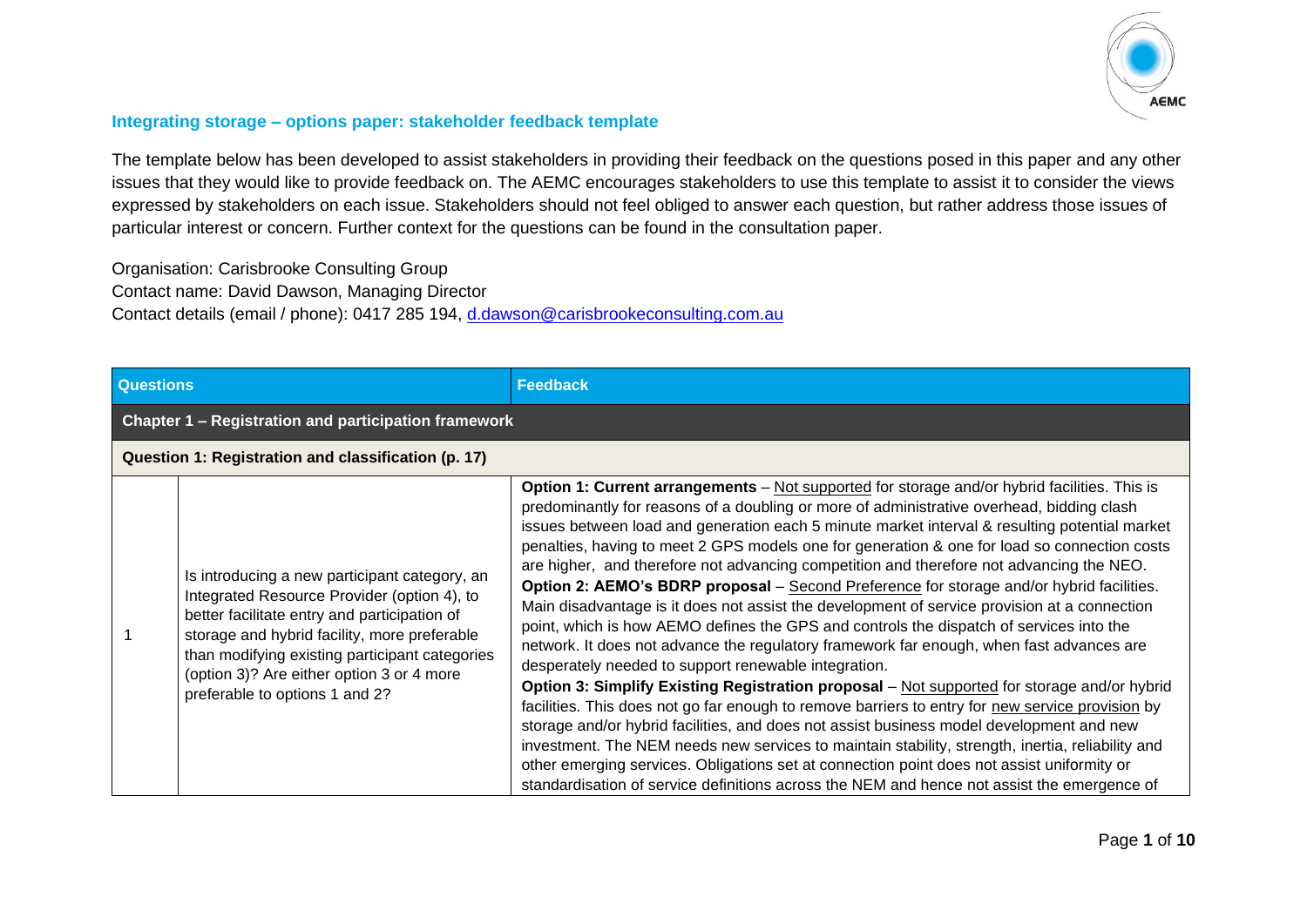

| <b>Questions</b>                      |                                                                                                                                                                                                                                                                                                                                                                                                                         | <b>Feedback</b>                                                                                                                                                                                                                                                                                                                                                                                                                                                                                                                                                                                                                                                                                                                                                                                                                                                                                                                                                                                                                                                                                                                                                                                                                                                                                                                                                                                                                                                                                                                                                                                                                                                                                                                                                                                                            |
|---------------------------------------|-------------------------------------------------------------------------------------------------------------------------------------------------------------------------------------------------------------------------------------------------------------------------------------------------------------------------------------------------------------------------------------------------------------------------|----------------------------------------------------------------------------------------------------------------------------------------------------------------------------------------------------------------------------------------------------------------------------------------------------------------------------------------------------------------------------------------------------------------------------------------------------------------------------------------------------------------------------------------------------------------------------------------------------------------------------------------------------------------------------------------------------------------------------------------------------------------------------------------------------------------------------------------------------------------------------------------------------------------------------------------------------------------------------------------------------------------------------------------------------------------------------------------------------------------------------------------------------------------------------------------------------------------------------------------------------------------------------------------------------------------------------------------------------------------------------------------------------------------------------------------------------------------------------------------------------------------------------------------------------------------------------------------------------------------------------------------------------------------------------------------------------------------------------------------------------------------------------------------------------------------------------|
|                                       |                                                                                                                                                                                                                                                                                                                                                                                                                         | new AEMO supervised service markets for the new & expanded services it will need in the<br>future. It's a step too short!<br>Option 4: IRP proposal - First Preference for storage and/or hybrid facilities. Here it is<br>technology neutral, allows a range of services to be provided dependent on technology chosen<br>and business model being pursued by the new entrant (or existing SP). Most importantly it<br>attaches obligations to the services provided at connection points by the registrant, which can<br>be directly tied to the GPS modelling and commissioning tests at that connection. This directly<br>supports a range of new services to be defined and provided, allowing new AEMO supervised<br>service markets to develop over time. It also better supports definitions of risk sharing under<br>PPA arrangements, as new markets develop. This is an optimal step forward, and better<br>supports the ESB's two-sided market reforms.                                                                                                                                                                                                                                                                                                                                                                                                                                                                                                                                                                                                                                                                                                                                                                                                                                                        |
| Question 2: Classifying MSGAs (p. 18) |                                                                                                                                                                                                                                                                                                                                                                                                                         |                                                                                                                                                                                                                                                                                                                                                                                                                                                                                                                                                                                                                                                                                                                                                                                                                                                                                                                                                                                                                                                                                                                                                                                                                                                                                                                                                                                                                                                                                                                                                                                                                                                                                                                                                                                                                            |
| 1                                     | Do you agree that, if an Integrated Resource<br>Provider category (option 4) is established,<br>battery aggregators should use that category<br>and MSGAs should not be allowed to classify<br>storage units exempt from the requirements to<br>register as a Generator? And in that case,<br>should the current arrangements regarding the<br>provision of market ancillary services by<br><b>MSGAs be maintained?</b> | If it is assumed the NEO will be advanced if there is competitive neutrality between different<br>storage and/or hybrid technologies, and existing and new generators & loads, connected to the<br>network then a difference in treatment for like-for-like units under a regulatory framework is not<br>justified economically. For example units connected at different voltage levels will be able to<br>provide different energy and/or FCAS or emerging services, so if aggregated smaller units can<br>provide the same services, they should be treated by the market and regulatory framework in a<br>similar manner to individual larger units.<br>Therefore the NEO is advanced where different aggregated unit portfolios which can provide the<br>same services as say large storage (eg: PHES, 100's MW), medium storage (distribution level,<br>~0.25MW to 30MW), or small scale storage (residential / SME, <20kW per connection) are<br>treated the same for dispatch, risk sharing & settlement purposes. Differences in treatment<br>should be avoided if technically possible. This would ensure similar treatment for like-to-like<br>service provision, primarily to avoid anti-competitive price discrimination within and driven by the<br>market framework. Market participants will then take on the risk profile they are comfortable<br>with, and this includes aggregators (and their small storage clients).<br>So the question that arises is whether or not aggregated smaller storage and/or hybrid<br>connections which may be dispersed throughout a region or over a number of regions, but<br>which can be collectively controlled by the MSGA, really provide the similar market ancillary<br>services that large transmission or medium distribution-connected storage and/or hybrid |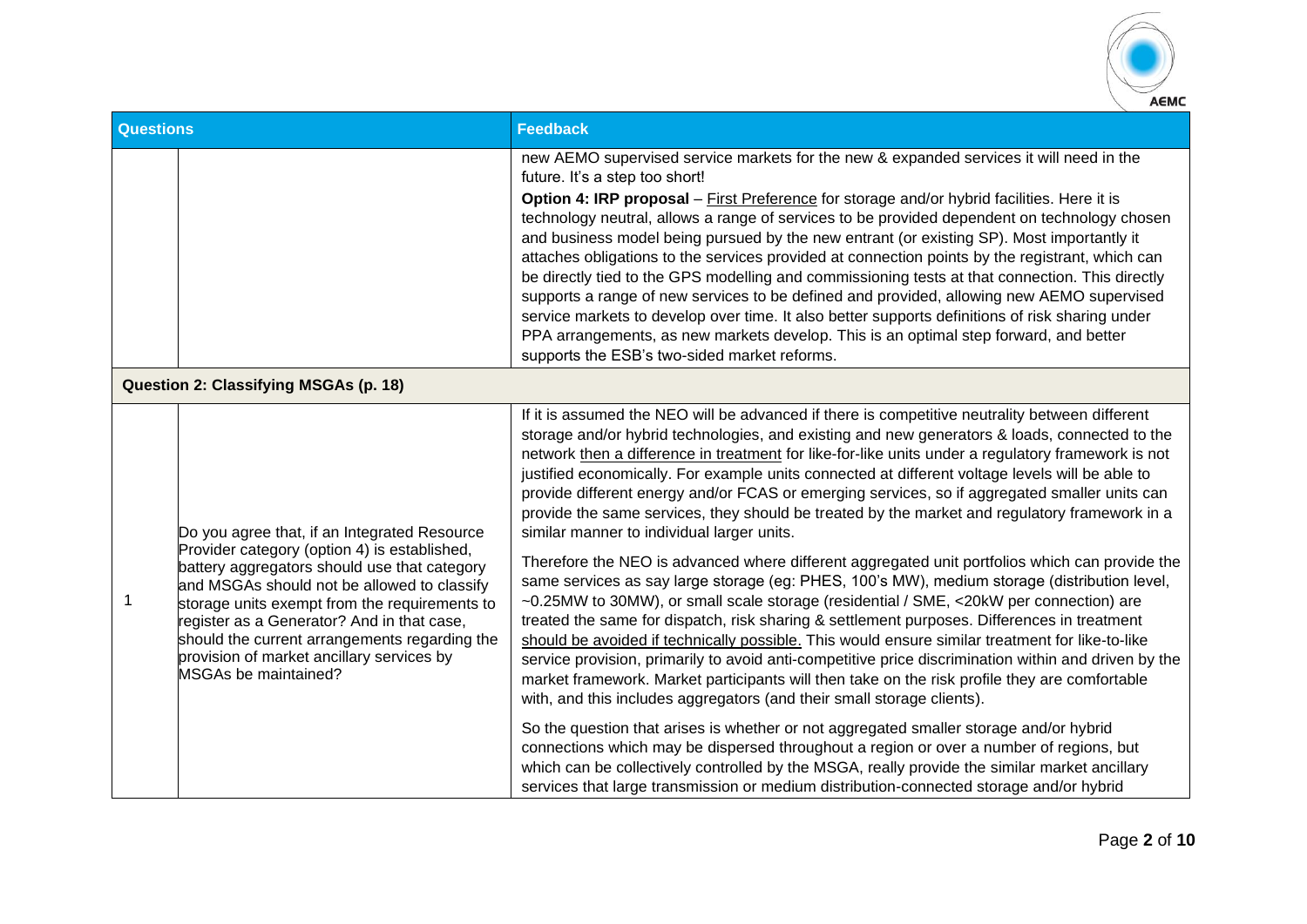

|  | facilities do. Here a working group of independent power engineers needs to provide advice on<br>the physics of the network, and if needed, the characteristics & breakdown of aggregation<br>categories.                                                                                                                                                                                                                                                                                                                                                                                                                                                                                                                                                                                                                                                                                                                                                                                                                                                                                                                                                                                                                |
|--|--------------------------------------------------------------------------------------------------------------------------------------------------------------------------------------------------------------------------------------------------------------------------------------------------------------------------------------------------------------------------------------------------------------------------------------------------------------------------------------------------------------------------------------------------------------------------------------------------------------------------------------------------------------------------------------------------------------------------------------------------------------------------------------------------------------------------------------------------------------------------------------------------------------------------------------------------------------------------------------------------------------------------------------------------------------------------------------------------------------------------------------------------------------------------------------------------------------------------|
|  | Unfortunately in a physical sense the individual MW size of a unit and their disbursement within<br>an aggregated portfolio, their aggregated power flow characteristic within a sub-region and/or on<br>a feeder, and the individual connection voltage & LV phase connection do matter. So while<br>aggregators should be allowed to provide ancillary services as proposed in Option 3, and be<br>reflected in Option 4, some level of differential treatment between large units and smaller<br>aggregated units will likely need to occur.                                                                                                                                                                                                                                                                                                                                                                                                                                                                                                                                                                                                                                                                          |
|  | As a suggestion the units above (say) 20kW, or aggregating to above this within a sub-region<br>and/or on a feeder which is uniform in a power sense, should be treated the same as larger<br>units in the existing generation & load categories, and the new IRP. At the moment units below<br>5MW are unscheduled, > 5MW and <= to 30MW semi-scheduled and >30MW scheduled. All<br>storage units should be registered into similar categories, with the aggregator being responsible<br>for maintaining the register of the smaller units under its control and/or contract for market<br>purposes. The aggregator should be bidding its portfolio into the AEMO markets and be held<br>responsible for its portfolio performance. The data on individual units & connection within the<br>portfolio should be maintained by the aggregator, and be available to AEMO, as it is seeking to<br>achieve for small solar PV connections. It seems the current MSGA arrangements which do not<br>allow MSGA participants to provide market ancillary services may be contrary to a goal of<br>competitive neutrality if such aggregated units could provide these services to the network in a<br>power engineering sense. |
|  | To summarise. If MSGA aggregation is at a voltage level which cannot provide FCAS to<br>AEMO's definition of aggregated GPS and/or standards requirements, then it should not be<br>accommodated as such, nor should any loopholes allow obligations to be avoided. If they can<br>provide these services in an aggregated sense, and AEMO can dispatch these collectively<br>against the proved GPS requirements, they should be allowed under the new Option 4 IRP<br>arrangements. For those aggregated portfolios which cannot meet these requirements they<br>should still be able to provide DSM services such as load on (charge), load/supply off (neutral)<br>and supply on (generate) in a coordinated or semi-coordinated way to shift energy from excess<br>supply to peak load periods. Such load shifting should be able to be bid into AEMO's existing<br>energy market structure.                                                                                                                                                                                                                                                                                                                        |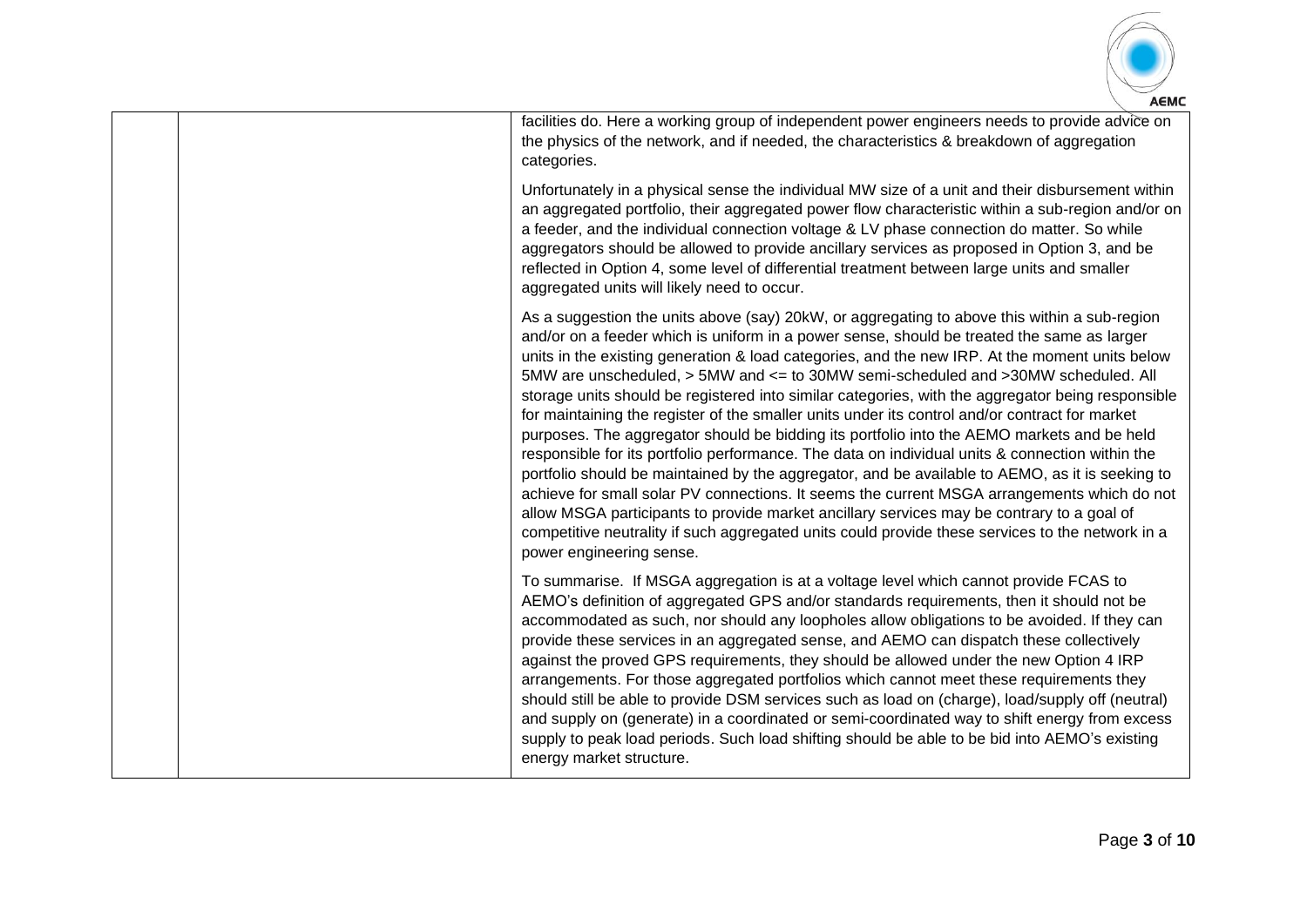

| <b>Questions</b> |                                                                                                                                                                                                                                           | <b>Feedback</b>                                                                                                                                                                                                                                                                                                                                                                                                                                                                                                                                                  |  |
|------------------|-------------------------------------------------------------------------------------------------------------------------------------------------------------------------------------------------------------------------------------------|------------------------------------------------------------------------------------------------------------------------------------------------------------------------------------------------------------------------------------------------------------------------------------------------------------------------------------------------------------------------------------------------------------------------------------------------------------------------------------------------------------------------------------------------------------------|--|
|                  |                                                                                                                                                                                                                                           | To assist market and service development and as currently exists, MSGA's should be excluded<br>from provision of FCAS services, but be allowed to migrate to IRP registration and be allowed to<br>provide FCAS once the required GPS & connection requirements are met.                                                                                                                                                                                                                                                                                         |  |
|                  |                                                                                                                                                                                                                                           | Should the limit points 30MW, 5 MW and lowest (say) 20kW change over time, they should<br>change for all registrants. These should conform to the Generator Registration Thresholds rule<br>change once finalised.                                                                                                                                                                                                                                                                                                                                               |  |
|                  | Question 3: Existing storage participants (p. 19)                                                                                                                                                                                         |                                                                                                                                                                                                                                                                                                                                                                                                                                                                                                                                                                  |  |
| 1                | Should existing storage participants be<br>transitioned to a single participant category<br>(as they are currently registered as both a<br>Market Generator and Market Customer)?                                                         | Existing storage registrants should be able to transfer from their existing registrations to the new<br>IRP registration at their own discretion without having to redo their GPS connection studies, at<br>any time within a transition period of (say) 3 years from the final rule change determination<br>enshrining the IRP participant category. But after that date need to redo their GPS studies in<br>accordance with the NER at that time, and the obligations imposed on the IRP registration.                                                        |  |
|                  | Question 4: Scheduling of hybrid facilities (p. 20)                                                                                                                                                                                       |                                                                                                                                                                                                                                                                                                                                                                                                                                                                                                                                                                  |  |
| 1                | What proportion of a hybrid facility's sent-out<br>generation capacity would need to be<br>dispatchable for the whole of the hybrid<br>facility's sent-out generation to be able to follow<br>dispatch instructions, under a single DUID? | This should be determined by the IRP's commitment in the GPS study and commissioning<br>process for a particular hybrid connection behind a single DUID. An IRP's ability to deliver<br>scheduled services will differ between load, generation & storage technology mixes behind a<br>single DUID and their ability to:<br>• Partially or fully discharge stored energy;<br>• Comply with particular charge & discharge ramp rates given their storage state of charge                                                                                          |  |
|                  |                                                                                                                                                                                                                                           | and generation / load technology type;<br>• Dependant on the load shifting, FCAS and other services the storage owner/operator has<br>committed to under its PPA and/or firming contracts; and<br>• Hybrid load requirements which limit dispatchable network service availability.<br>These characteristics are implicitly embedded in the business case for each hybrid and/or<br>storage investment and must be at the discretion of the IRP as it bids into the existing and new<br>service markets which will develop over the renewable transition period. |  |
|                  |                                                                                                                                                                                                                                           | AEMC's suggestion for a 'dynamic scheduling obligation' has merit where the characteristics of<br>this arrangement are embedded in the GPS modelling accepted by AEMO in the connection<br>registration for a single DUID. Alternatively, if the IRP prefers separate connection points for                                                                                                                                                                                                                                                                      |  |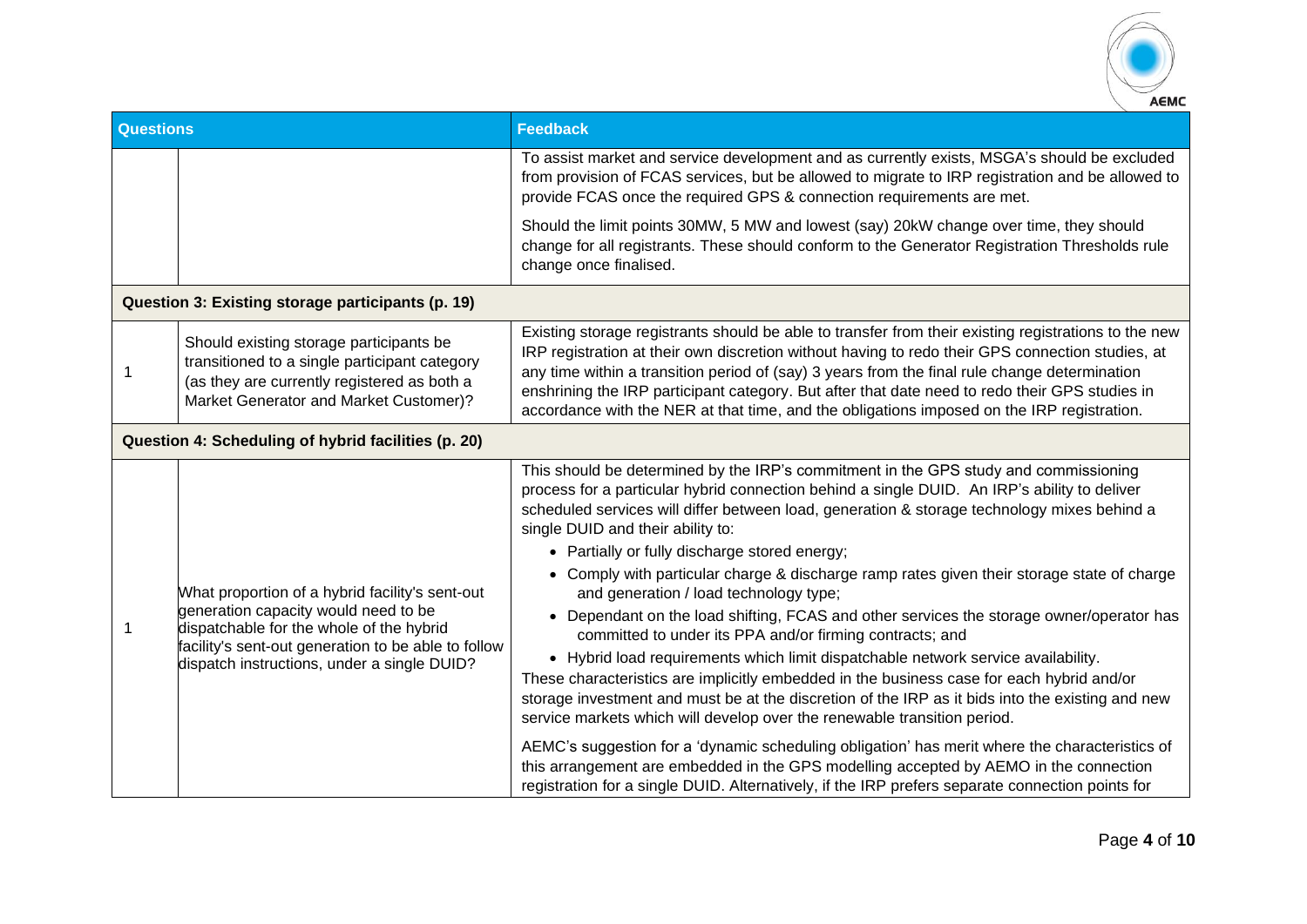

| <b>Questions</b> |                                                                                                                                                                                                                                         | <b>Feedback</b>                                                                                                                                                                                                                                                                                                                                                                                                                                                                                                                                                                                                            |
|------------------|-----------------------------------------------------------------------------------------------------------------------------------------------------------------------------------------------------------------------------------------|----------------------------------------------------------------------------------------------------------------------------------------------------------------------------------------------------------------------------------------------------------------------------------------------------------------------------------------------------------------------------------------------------------------------------------------------------------------------------------------------------------------------------------------------------------------------------------------------------------------------------|
|                  |                                                                                                                                                                                                                                         | each asset (or asset group) in the hybrid facility, under different GPS and connection agreement<br>arrangements, this should be allowed under the registration rules. Flexibility in these<br>arrangements, at the discretion of the IRP, will allow the emergence of service innovation<br>unhindered by arbitrary regulatory constraints.                                                                                                                                                                                                                                                                               |
|                  |                                                                                                                                                                                                                                         | However, it is noted that the application of MLFs and TUoS/DUoS charging arrangements will<br>need to be uniformly applied so that existing and new entrant connections are not advantaged<br>or disadvantaged through the approach adopted by the IRP.                                                                                                                                                                                                                                                                                                                                                                    |
| $\overline{2}$   | Would a dynamic approach to scheduling<br>obligations, for example shifting between<br>scheduled and semi-scheduled obligations<br>based on the state of charge of the storage<br>unit, be appropriate, and how should this<br>operate? | The NEO is advanced where a) excess renewable energy can be accepted by the network on a<br>semi-scheduled basis once co-located storage is full, or b) renewable energy generated at a<br>connection point can be stored rather than being curtailed because of network constraints,<br>strength and/or energy quality concerns. Therefore 'dynamic scheduling obligations' should be<br>supported at a hybrid connection point within the regulatory frameworks. Such connection being<br>subject to the usual GPS and connection agreement requirements by AEMO/NSPs.                                                   |
|                  |                                                                                                                                                                                                                                         | The decision to charge (scheduled load), turn-off renewable generation, flow excess renewable<br>generation to the grid (semi-scheduled generation), or discharge (scheduled generation), should<br>be at the discretion of the registered IRP subject to its 5 minute market bidding and dispatch<br>obligations, and our response to Q.10.2 below. AEMO should allow markets to work to the<br>greatest extent possible. If new markets are required to facilitate the transition AEMC needs to<br>rapidly define these and progress these into the NER.                                                                 |
| 3                | Could the same approach be taken to<br>scheduling load where storage is added to a<br>Market Customer's site, or should different<br>considerations apply?                                                                              | Yes. As the connection of storage onto the grid accelerates, the retrofit of storage onto existing<br>renewable energy sites will likely also accelerate, provided barriers to this new investment &<br>connection are not mandated or implied in the NER. The use of one DUID at a connection point,<br>or multiple DUIDs one for each asset behind the connection point, should be at the discretion of<br>the IRP, with the underlying principle of seeking competitive neutrality within the NER with<br>respect to connection (processes & costs) and market operation (bidding & dispatch, penalties<br>& mandates). |
|                  | Question 5: Number of price bands (p. 21)                                                                                                                                                                                               |                                                                                                                                                                                                                                                                                                                                                                                                                                                                                                                                                                                                                            |
| 1                | Do you agree that 20 price bands would be<br>appropriate for grid-scale batteries or would<br>another number of bands be more<br>appropriate?                                                                                           | 10 price bands for scheduled generation and 10 price bands for scheduled load, appears<br>adequate for grid-scale storage facilities, on the basis the IRP is able to define (and alter) the                                                                                                                                                                                                                                                                                                                                                                                                                               |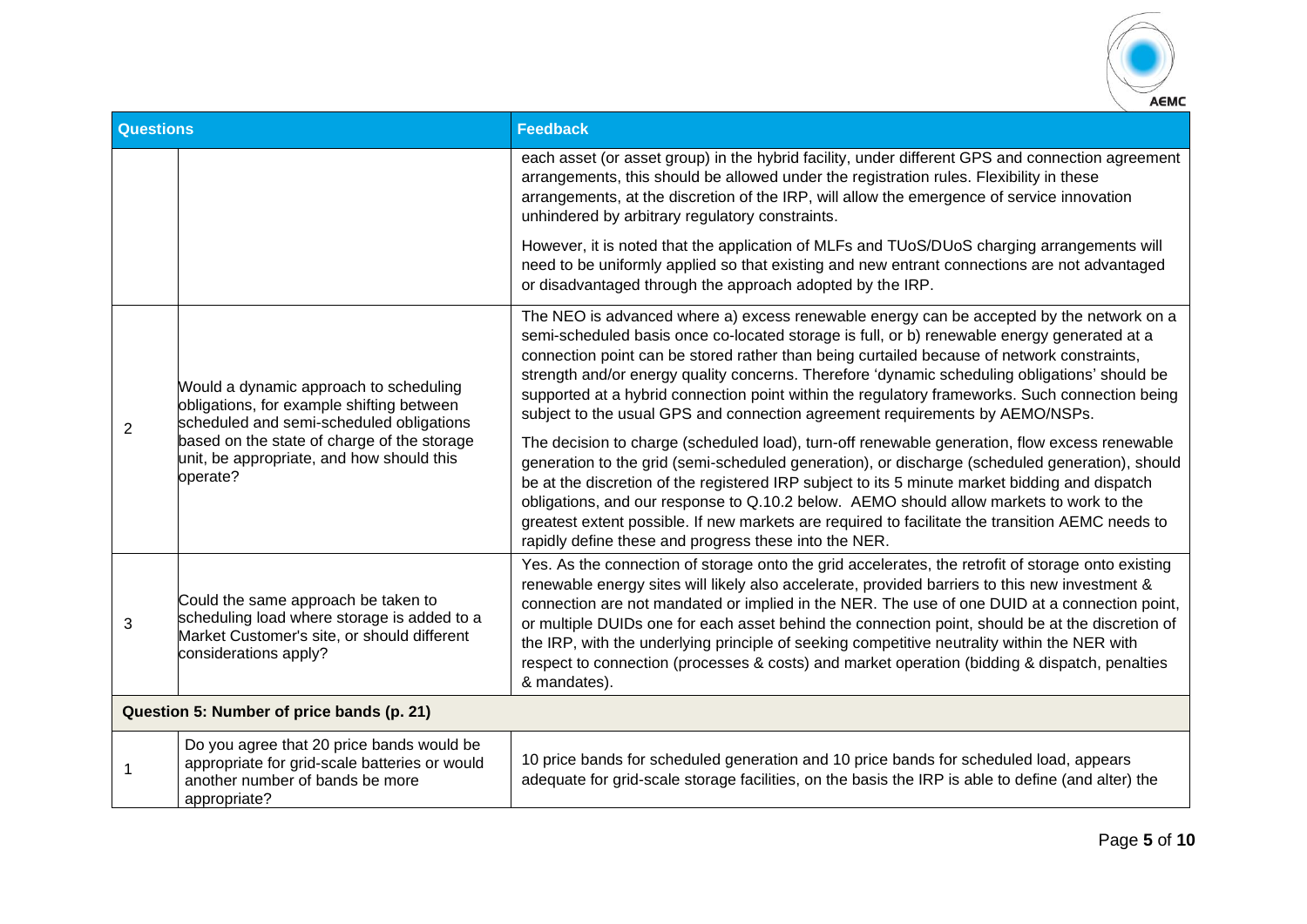

| <b>Questions</b> |                                                                                                                                     | <b>Feedback</b>                                                                                                                                                                                                                                                                                                                                                                                                                                                                                                                                                                                                                                                                                                                                                                                                                                                                    |
|------------------|-------------------------------------------------------------------------------------------------------------------------------------|------------------------------------------------------------------------------------------------------------------------------------------------------------------------------------------------------------------------------------------------------------------------------------------------------------------------------------------------------------------------------------------------------------------------------------------------------------------------------------------------------------------------------------------------------------------------------------------------------------------------------------------------------------------------------------------------------------------------------------------------------------------------------------------------------------------------------------------------------------------------------------|
|                  |                                                                                                                                     | MW load/generation for each bid/dispatch cycle. This power metric will depend on the state of<br>charge & size of the storage facility.                                                                                                                                                                                                                                                                                                                                                                                                                                                                                                                                                                                                                                                                                                                                            |
|                  | Question 6: Dispatching hybrid facilities (p. 21)                                                                                   |                                                                                                                                                                                                                                                                                                                                                                                                                                                                                                                                                                                                                                                                                                                                                                                                                                                                                    |
|                  |                                                                                                                                     | The asset technology mix that exists in a hybrid facility will have some influence over whether a<br>single connection point can deliver to a dispatch instruction, or return information to AEMO,<br>under AGC and ABC signalling arrangements. Synchronous plant (eg: thermal generators,<br>hydro, PHES, condenser, SVAR) tend to have a power control system which can be driven or<br>controlled by AEMO. Likewise renewable generation & storage plant (eg: wind, solar PV &<br>BESS) use inverter technology for connection to the grid, and depending on size & type can<br>also be driven or controlled by AEMO. The technology type will likely determine whether certain<br>assets within a hybrid system can or cannot be dispatched at a single connection point. The<br>requirements for signalling and metering requirements are available under AEMO publications. |
| 1                | Are there certain configurations of hybrid<br>facilities that cannot, or should not, be<br>dispatched at a single connection point? | Economically if an IRP wishes to operate a hybrid system behind a single connection point, it<br>must assume responsibility for delivery against the GPS and access agreement agreed with<br>AEMO/NSP. It must assume all risk for the single connection-point performance. It should be<br>noted that getting a number of asset providers to work together and provide a single PSCAD<br>model for the hybrid system, and other modelling for dispatch constraint certification, will be time<br>consuming and expensive for the IRP, and likely delay GPS modelling and access agreements<br>with AEMO/NSP. Project proponents may find separate asset connections and control an easier<br>path to connection, albeit additional operational obligations and costs may apply as a result.                                                                                       |
|                  |                                                                                                                                     | There appears to be no reason to restrict what an IRP does with hybrid facilities investment or<br>deployment behind a single connection point, subject to the IRP being solely responsible for its<br>agreed performance, and compliance with grid connection requirements.                                                                                                                                                                                                                                                                                                                                                                                                                                                                                                                                                                                                       |
| $\overline{c}$   | What benefits are achieved by dispatching a<br>hybrid facility at a single connection point, and<br>what issues arise?              | AEMO sees a simplified dispatch arrangement, albeit with multiple dispatch constraints at that<br>connection, and the IRP assumes all dispatch performance risk.                                                                                                                                                                                                                                                                                                                                                                                                                                                                                                                                                                                                                                                                                                                   |
|                  | Question 7: Performance standards (p. 22)                                                                                           |                                                                                                                                                                                                                                                                                                                                                                                                                                                                                                                                                                                                                                                                                                                                                                                                                                                                                    |
| 1                | What issues may arise if performance and<br>access standards are set at the connection<br>point for hybrid facilities? Would these  | No concessions should be made for hybrid systems seeking to connect behind one meter at<br>one connection point. Joint asset PSCAD and other models should be provided by the                                                                                                                                                                                                                                                                                                                                                                                                                                                                                                                                                                                                                                                                                                      |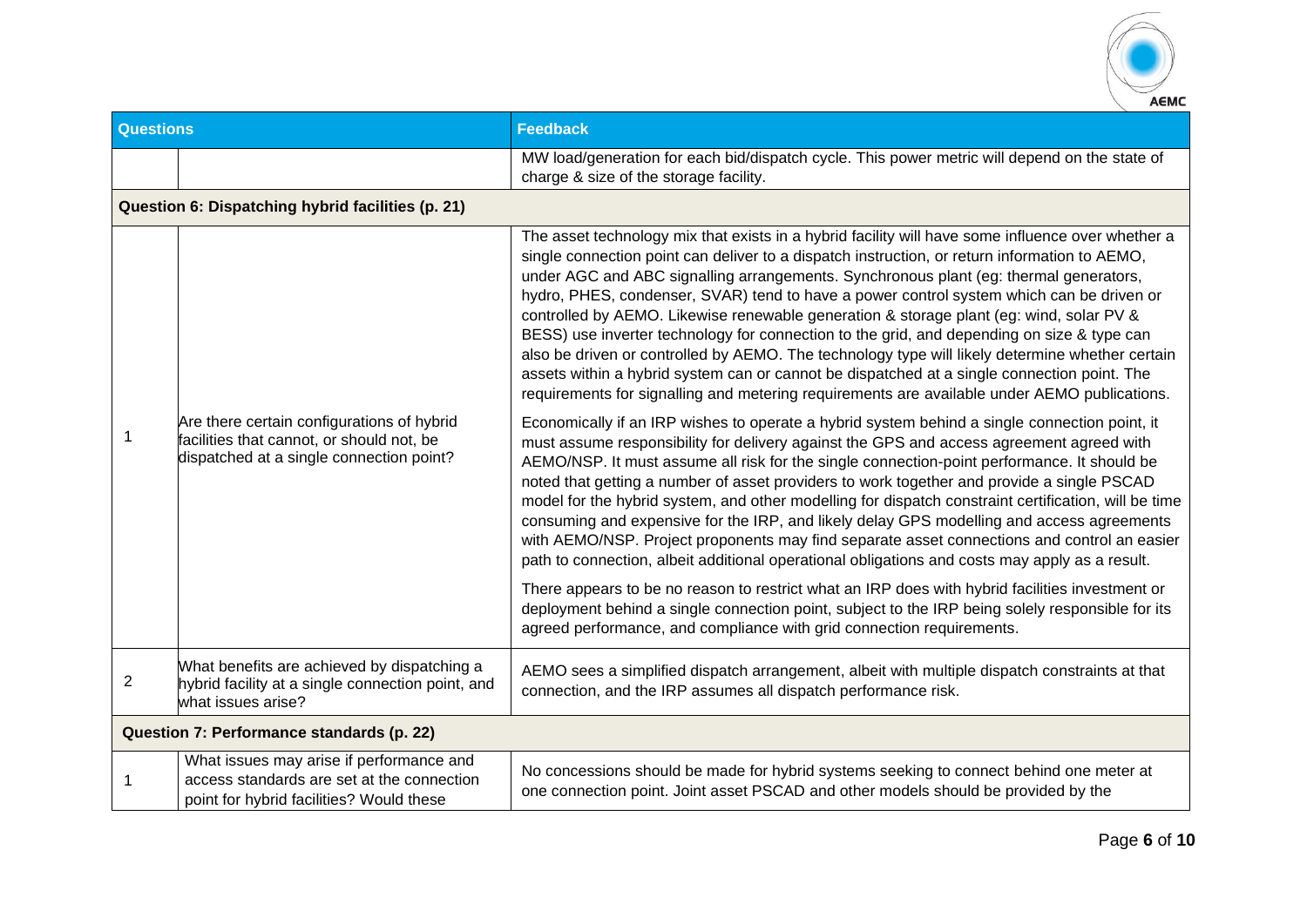

| <b>Questions</b> |                                                                                                                                                                                                          | <b>Feedback</b>                                                                                                                                                                                                                                                                                                                                                                                                                                                                                                                                                                                                                                                                                                                                                                                                                                                                                                                                                                       |
|------------------|----------------------------------------------------------------------------------------------------------------------------------------------------------------------------------------------------------|---------------------------------------------------------------------------------------------------------------------------------------------------------------------------------------------------------------------------------------------------------------------------------------------------------------------------------------------------------------------------------------------------------------------------------------------------------------------------------------------------------------------------------------------------------------------------------------------------------------------------------------------------------------------------------------------------------------------------------------------------------------------------------------------------------------------------------------------------------------------------------------------------------------------------------------------------------------------------------------|
|                  | standards need to be amended to provide<br>appropriate flexibility for hybrid facilities?                                                                                                                | proponent seeking single-connection hybrid registration, and all of AEMO's/NPS's GPS and<br>connection performance conditions should be met before registration as an IRP. This should be<br>the same for a generator or a load seeking DSM registration, and be uniform across the NEM<br>for like-for-like service provision. The proponent's flexibility behind the single connection (meter)<br>point provides both the benefits it seeks from a hybrid investment and the risks of operation in<br>that manner.                                                                                                                                                                                                                                                                                                                                                                                                                                                                  |
|                  | Chapter 3 - Recovery of non-energy costs                                                                                                                                                                 |                                                                                                                                                                                                                                                                                                                                                                                                                                                                                                                                                                                                                                                                                                                                                                                                                                                                                                                                                                                       |
|                  | Question 8: Options for the recovery of non-energy costs (p. 27)                                                                                                                                         |                                                                                                                                                                                                                                                                                                                                                                                                                                                                                                                                                                                                                                                                                                                                                                                                                                                                                                                                                                                       |
|                  | Which option do you consider to be the most<br>appropriate for the recovery of non-energy<br>costs from market participants? Please provide<br>detail on why it would be the most appropriate<br>option. | Non-Energy Cost Recovery Option 3 best supports the NEO as it provides a much more level<br>playing field within the existing and potential new markets which support the NEM, than<br>currently exist in Option 1 or proposed in Option 2. Option 1 has clear barriers to entry for<br>storage and hybrid facilities, and Option 2 does not remove these. Only Option 3 supports the<br>NEO in all of allocative, dynamic and productive efficiency terms.                                                                                                                                                                                                                                                                                                                                                                                                                                                                                                                           |
| 2                | Are there any other factors the Commission<br>should consider when deciding how non-<br>energy costs should be recovered from market<br>participants?                                                    | In the response to Q2.1, we have proposed a lower storage unit MW size related to an MSGA<br>portfolio, and potentially criteria related to network location (their aggregated power influence on<br>feeder, phase, sub-region or region) which might also be used as a boundary criteria against<br>which the separate measurement and analysis of 'sent out energy' and 'consumed energy' for<br>settlement (billing) purposes are no longer practically efficient to measure and aggregate. In this<br>small participant segment, net metering may be a more appropriate allocation tool to support the<br>'causer pays principle', albeit the AEMC examples show the distortions this introduces.<br>Additional thoughts on an MSGA portfolio which contains client units both above and below this<br>threshold will need to be explored, potentially in the working group sessions contemplated to<br>flesh out the details under the principles informed by this consultation. |
| 3                | Are there any implementation issues the<br>Commission should consider?                                                                                                                                   | Each DNSP has a different approach to small-scale solar PV and storage connection metering,<br>whether it be 'gross' or 'net' metering. This is also influenced by the approach agreed with /<br>used by Metering Coordinators, Metering Providers, Metering Data Providers and meter data<br>services related to smaller existing and potential new small-scale renewable generation and<br>storage installations. The AEMC should explore in its workshop arrangements to better inform<br>its draft determination, whether these existing arrangements can be made to comply with a<br>uniform application of rules for non-energy cost recovery, and if not identify NER amendments<br>to better integrate small-scale storage & hybrid installations controlled by MSGAs.                                                                                                                                                                                                        |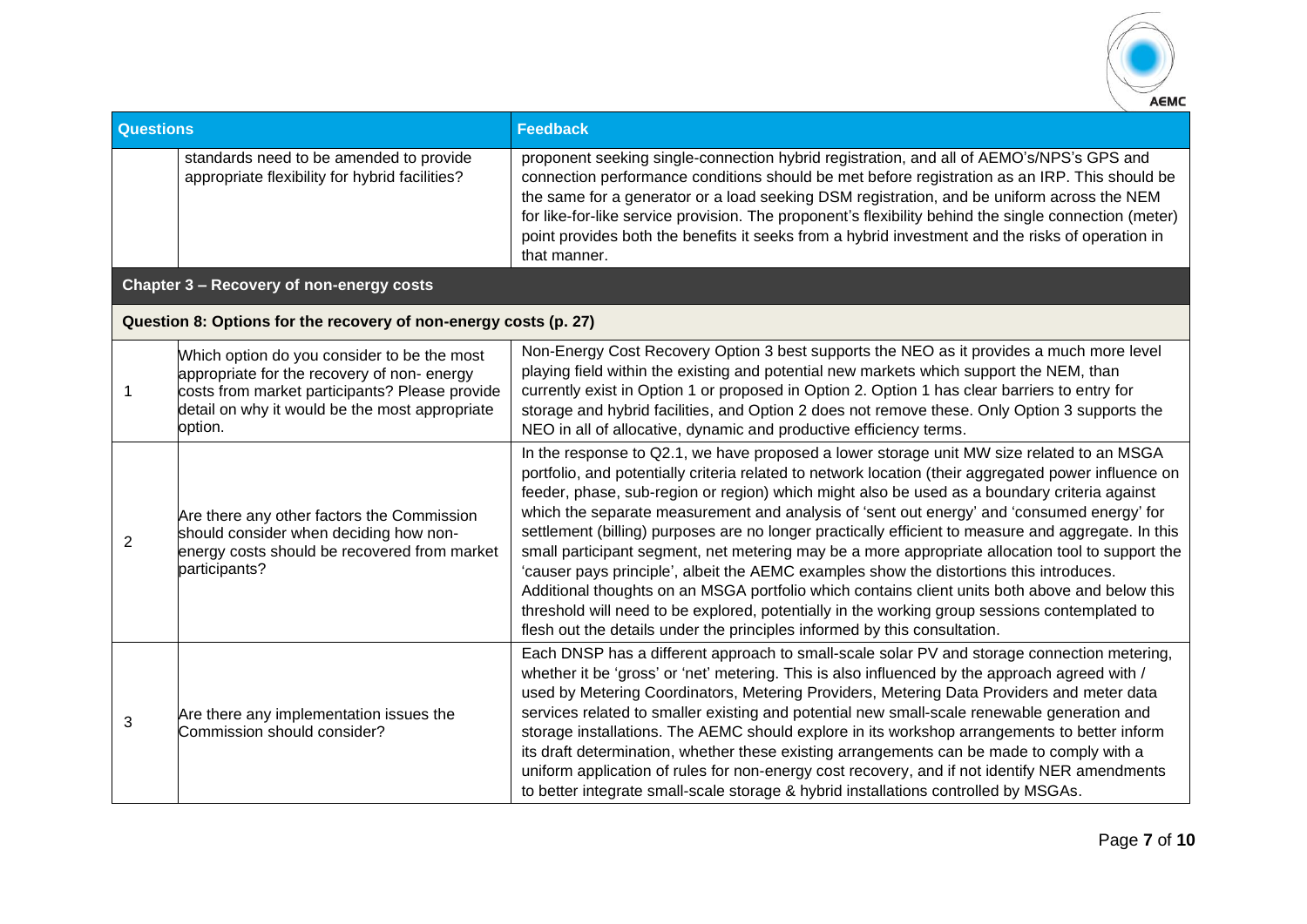

| <b>Questions</b> |                                                                                                                                                                  | <b>Feedback</b>                                                                                                                                                                                                                                                                                                                                                                                                                                                                                                                                                                                                                                                                                                                                                                                                                                                                                                                                                                                                                                                                                                                                                                                                                                                                                                                                                                                                                                                                                                                                                                                               |  |
|------------------|------------------------------------------------------------------------------------------------------------------------------------------------------------------|---------------------------------------------------------------------------------------------------------------------------------------------------------------------------------------------------------------------------------------------------------------------------------------------------------------------------------------------------------------------------------------------------------------------------------------------------------------------------------------------------------------------------------------------------------------------------------------------------------------------------------------------------------------------------------------------------------------------------------------------------------------------------------------------------------------------------------------------------------------------------------------------------------------------------------------------------------------------------------------------------------------------------------------------------------------------------------------------------------------------------------------------------------------------------------------------------------------------------------------------------------------------------------------------------------------------------------------------------------------------------------------------------------------------------------------------------------------------------------------------------------------------------------------------------------------------------------------------------------------|--|
|                  | Chapter 4 - Additional issues relating to storage                                                                                                                |                                                                                                                                                                                                                                                                                                                                                                                                                                                                                                                                                                                                                                                                                                                                                                                                                                                                                                                                                                                                                                                                                                                                                                                                                                                                                                                                                                                                                                                                                                                                                                                                               |  |
|                  | Question 9: Network service provider connection points (p. 34)                                                                                                   |                                                                                                                                                                                                                                                                                                                                                                                                                                                                                                                                                                                                                                                                                                                                                                                                                                                                                                                                                                                                                                                                                                                                                                                                                                                                                                                                                                                                                                                                                                                                                                                                               |  |
| 1                | Do you support the solution outlined in this<br>options paper for resolving the potential issues<br>with establishing standards for NSP owned<br>energy storage? | The approach outlined in the AEMC's Options Paper is one approach which might work.<br>However, it will have the disadvantage of moving AEMO away from a pure review and advisory<br>role, into having to develop a second functional administrative area for performing the<br>development of and negotiation of connection access agreements with NSPs. As storage &<br>hybrid connections applications are expected to grow significantly in the next decade, this<br>additional and split functionality role is likely best not performed by AEMO. If it undertakes this<br>function is also assumes the risk of accepting access & connection standards and performance<br>levels, which are potentially at lower levels, to assist its' SO functions which are coming under<br>increasing pressure from the energy transition, thus creating a conflict of interest with its existing<br>independent functions. This will become a distraction from its excellent performance to date,<br>and a point of contention and conflict with other industry participants.<br>This option is not preferred.                                                                                                                                                                                                                                                                                                                                                                                                                                                                                                     |  |
| 2                | If not, do you consider there to be other<br>potential solutions for resolving this issue?                                                                       | The AER has already initiated ring-fencing rules which enforce functional and accounting<br>separation of non-regulated service provision from regulated network service provision. All<br>NSPs have set up these non-regulated businesses to operate in this manner using different<br>business models for contestable electricity services. Owning, operating and maintaining storage<br>& hybrid facilities falls under these 'Other Electricity Services' defined by the AER which are<br>also contestable. The AEMC should implement rules which require the affiliated non-regulated<br>business (eg: Mondo) to either a) negotiate access agreements with a third-party operator of<br>such facilities similar to the Ballarat battery project where AusNet Services leases the facility to<br>EnergyAustralia, or b) have the non-regulated business negotiate Standard Access Agreements<br>(SAAs) at arms-length with the NSP which are transparent public documents outlining the<br>minimum Standard Access Obligation (SAO) approach to connection of storage & hybrid which<br>it would accept. In the latter case this would form the basic SAA which a third party could use to<br>negotiate a leasing or operational agreement with the NSP. In both cases, AEMO retains its<br>current review and advisory role in the access agreement processes currently in place. The<br>ultimate goal here is to establish a "triple-win situation" where the benefits and costs of the<br>storage and/or hybrid facility are shared between the NSP, the facility owner and the facility<br>operator. |  |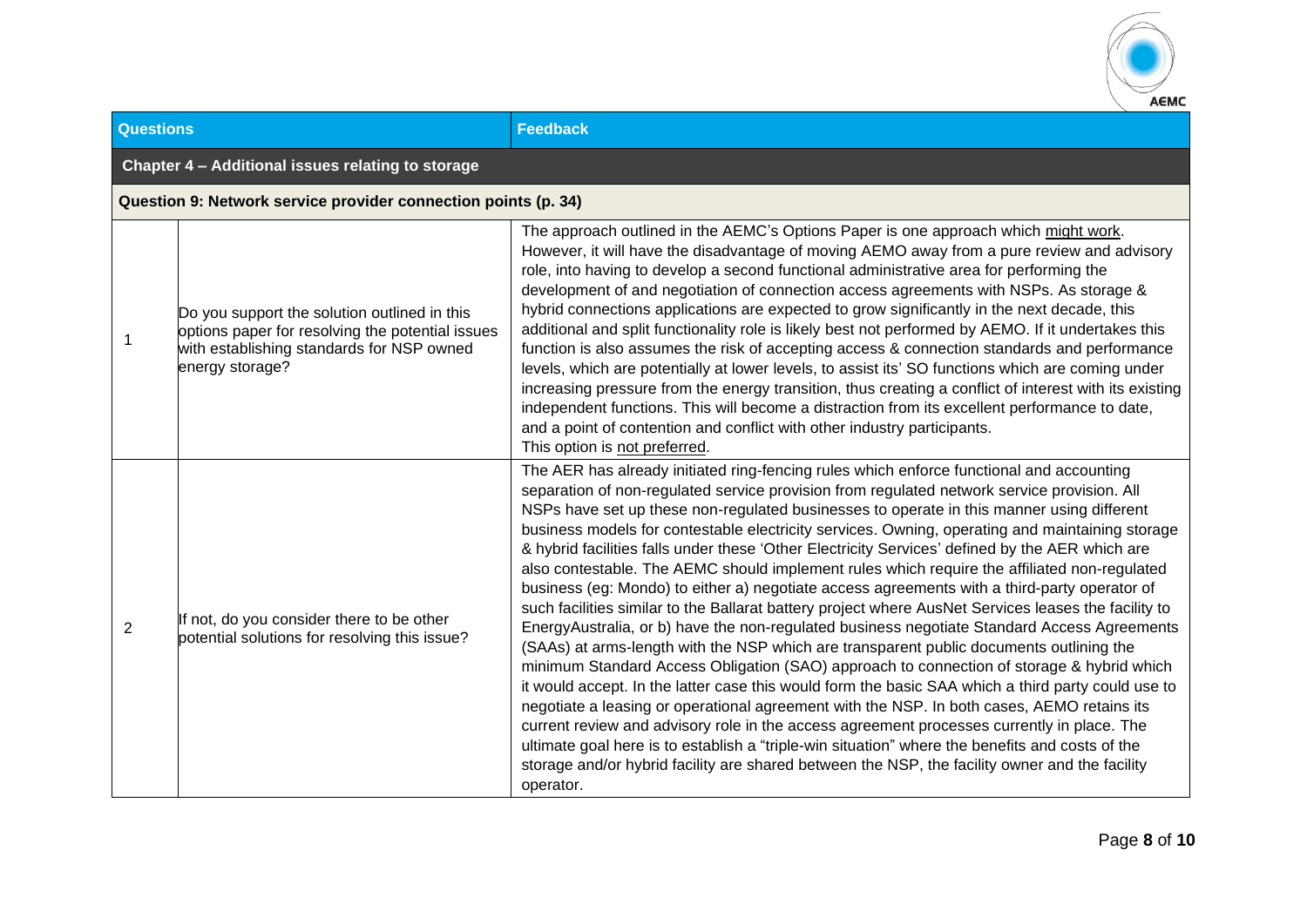

| <b>Questions</b> |                                                                                                                                                                                                | <b>Feedback</b>                                                                                                                                                                                                                                                                                                                                                                                                                                                                                                                                                                                                                                                                                                                                                                                                                                                                                                                                                                     |  |
|------------------|------------------------------------------------------------------------------------------------------------------------------------------------------------------------------------------------|-------------------------------------------------------------------------------------------------------------------------------------------------------------------------------------------------------------------------------------------------------------------------------------------------------------------------------------------------------------------------------------------------------------------------------------------------------------------------------------------------------------------------------------------------------------------------------------------------------------------------------------------------------------------------------------------------------------------------------------------------------------------------------------------------------------------------------------------------------------------------------------------------------------------------------------------------------------------------------------|--|
|                  | Question 10: DC coupled systems (p. 38)                                                                                                                                                        |                                                                                                                                                                                                                                                                                                                                                                                                                                                                                                                                                                                                                                                                                                                                                                                                                                                                                                                                                                                     |  |
| 1                | What capital, operational or efficiency benefits<br>do DC-coupled systems provide participants<br>and the NEM as a whole, and how might these<br>benefits help consumers in line with the NEO? | AEMC must remove the barriers AEMO perceives within the NER to the implementation of grid<br>scale DC connected systems behind a single grid-connected inverter. These systems are more<br>efficient than AC coupled systems for hybrid facilities deployment, particularly for many<br>manufacturing facilities, and better support risk reduction for investment business cases. We<br>note such hybrid systems will likely include other power conversion equipment including DC -<br>DC converters, AC - DC rectifiers, embedded AC connected systems, AC and/or DC variable<br>speed drives, controlled thermal loads and others. Allowing these hybrid systems to develop<br>behind a single grid-connect inverter, strongly supports the NEO from a customer / consumer<br>point of view, and reduces the task for dispatch of 'sent out energy' or 'consumed energy' (or<br>load under DSM) by AEMO, noting comments above in response to Q4.2 above and to Q10.2<br>below. |  |
|                  |                                                                                                                                                                                                | The owner / operator of the hybrid facilities must become fully responsible for the embedded<br>system performance behind the single grid-connected inverter, including wind and solar PV<br>systems which AEMO would otherwise consider semi-scheduled. It must comply with the<br>connection access agreement it negotiates and perform accordingly, including its active (or<br>automatic) management of hybrid system in the marketplace, so that AEMO receives the<br>market services it dispatches or contracts from that connection.                                                                                                                                                                                                                                                                                                                                                                                                                                         |  |
| 2                | Do you support amending the NER to permit<br>the registration and operation of DC-coupled<br>systems? If so, how should they register and<br>operate?                                          | The NER should allow registration and operation of DC coupled systems behind a single grid-<br>connected inverter, where the owner/operator has chosen to operate in either a scheduled or<br>semi-scheduled mode, which is locked in by its connection agreement. Such choice may be<br>constrained by the capacity of the connection inverter and its functionality (smaller capacities<br>being semi-scheduled and larger being scheduled), and/or the network's ability to absorb or<br>supply energy within network performance standards.                                                                                                                                                                                                                                                                                                                                                                                                                                     |  |
|                  |                                                                                                                                                                                                | It is recognised that a uniform set of dynamic trigger-based dispatch obligations, based on either<br>a) time of day, and/or b) state of charge, at the IRP's discretion, could allow hybrid facilities to<br>enhance reliable renewable penetration to the benefit of the NEO, and the proponents.                                                                                                                                                                                                                                                                                                                                                                                                                                                                                                                                                                                                                                                                                 |  |
|                  |                                                                                                                                                                                                | A single set of performance obligations at the connection point, while administratively and<br>operationally simpler, is not preferred for DC coupled or indeed mixed or AC coupled systems<br>connected to the grid through a single inverter.                                                                                                                                                                                                                                                                                                                                                                                                                                                                                                                                                                                                                                                                                                                                     |  |